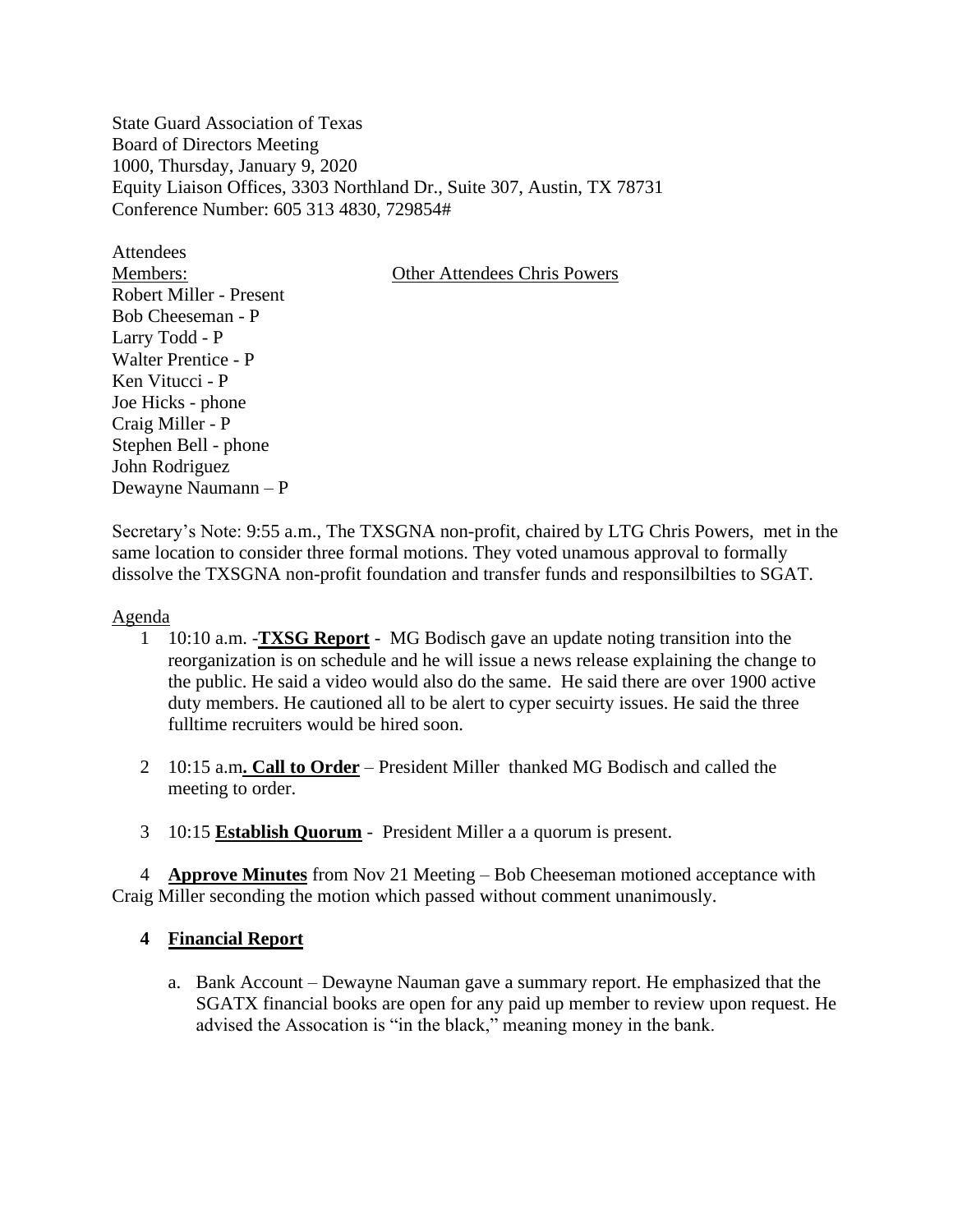b. Fund Status - Dewayne Nauman presented the year end report which was accepted by all members in attendance. He also sent the following docoument to all board members and interested parties at the conclusion of 2019.

# **STATE GUARD ASSOCIATION OF TEXAS TREASURER"S STATEMENT OF FINANCIAL ACTIVITIES AND POSITION**

## **YEAR END SUMMARY REPORT FOR 2019**

This report is prepared for the benefit of the State Guard Association of Texas, Inc., a Texas Non-Profit Association, organized under the laws of the State of Texas, to report the financial and monetary activities for the use and consideration at the Regularly Scheduled Meeting of the Board of Directors on January 9, 2020, and for the further benefit of the membership at-large.

At the current state of financial affairs, the following categories are discussed in this report: (1) Income, (2) Donations, (3) Pass-Thru Expenditures from Donations, (4) General and Miscellaneous expenditures related to the operation of the Association. Within each category, there may be further discussions to further clarify certain income or expenditures.

For 2019, the Association gathered and collected income from three (3) particular categories. They are listed on each monthly Treasurer's Financial Report and are identified as (1)  $D =$  Donations, (2)  $M =$ Membership, and (3)  $U =$  Unclassified. Many times, individuals join and wish to donate additional funds accompanying the membership payment, and there are other individuals who make straight donations. Membership fees are received and processed based on the individual packets received, and then forwarded to the Membership Chair. Unclassified deposits are generally any income which does not fall into either Category 1 or 2 which represent the majority of income received.

For 2019, the Association had expenditures related to specific donations processing for what is called "PASS-THRU" donations whereby the Association received and process donated funds for a specific donor's request to meet the needs of the Texas State Guard, as identified by their authority. General and miscellaneous expenditures are mainly related to the costs and expenses of doing business for the Association to carry out the mission and cause.

**DEPOSITS:** For 2019, the Association Treasury received a total of **\$5,155.15** in deposits under all of the current categories listed. Of which, a total of **\$3,240.00** was processed as **"Donations"** or **"Pass-Thru Donations"**. The Association Treasury processed a total of **\$679.00** reflecting **"Membership"** payments. The **"Unclassified"** income of **\$1,236.15** represents the activity of closing the **"Old TXSGA"** account and depositing those funds with the new Association, together with a deposit made prior to taking over the activities without any supporting documentation other than a report dated Aug. 15, 2019 showing activities.

**EXPENSES:** For 2019, The Association Treasury processed a single "Pass-Thru" Expenditure of **\$1,500.00** to the Special Fund, Texas State Guard (*See Check #102*).

For 2019, The Association Treasury processed payments for general and Miscellaneous expenditures totaling **\$350.62** for the purchase of Association ribbons, etc. for the purpose of recognizing recipients on behalf of the Association, and Temporary Check #99 in the amount of **\$515.11** was paid to i7Media for the Website and Domain name.

Total 2019 expenditures are **\$2,365.73** under all categories.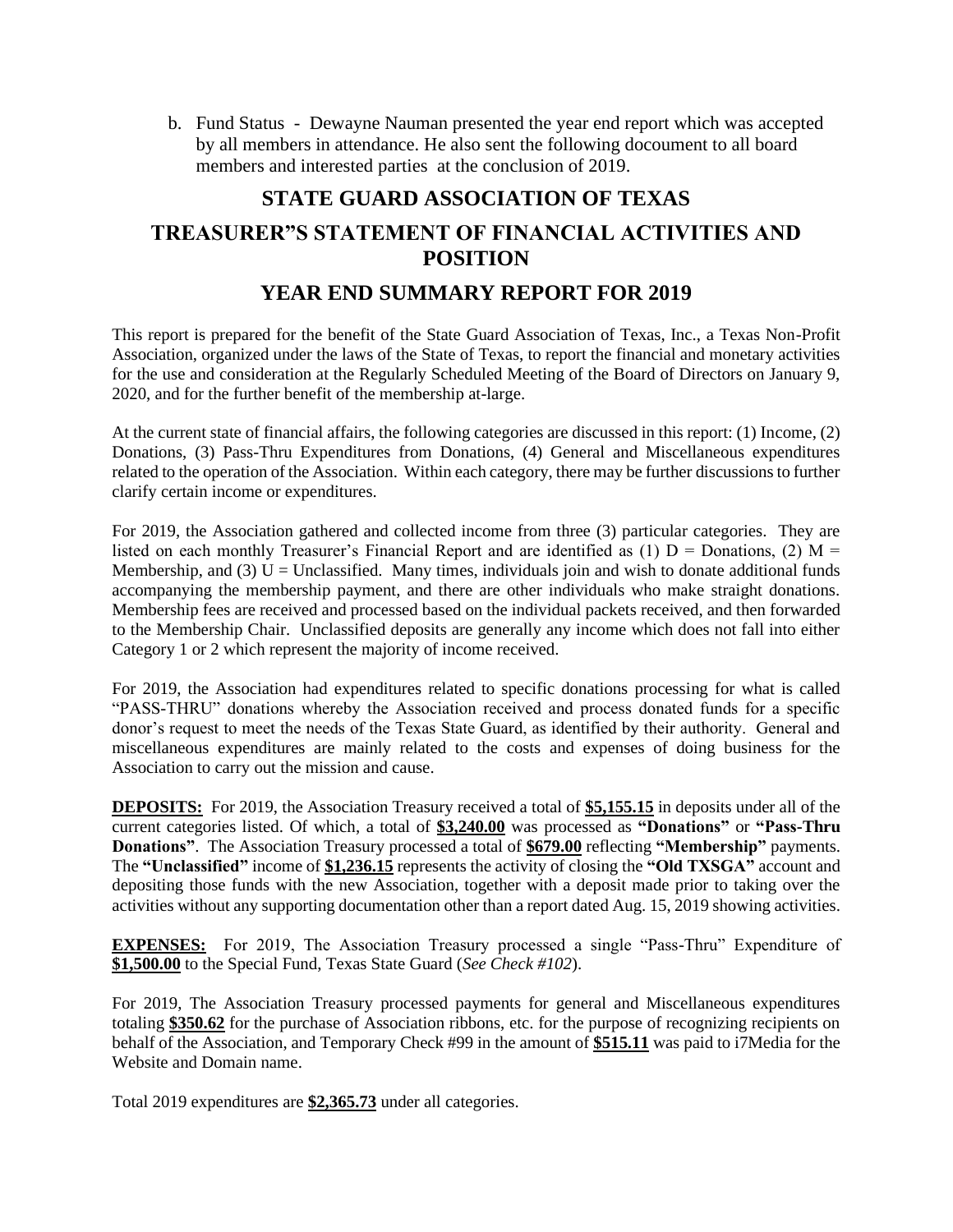POSITION: At the conclusion of 2019, the Association has a net position of **\$2,789.42**.

Respectfully Submitted

Attaw In

Dewayne D. Naumann Co-Treasurer

President Miller stated that he will soon appoint an "audit" or "review" team to do an annual review of the financial status. He said it was just a routine matter and that it is for future officers to utilize.

- 5 Committee Reports
	- a. **Scholarship** No State Guard applications. Deadline 14 February 2020. President Miller noted the \$1000 check for Miller Scholarship fund can be sent when requested.
	- b. **Membership**  There are 1900 active duty state guardsmen
	- c. **Awards**  The Charlie Miller award for 8 February is all set. President Miller will make the presentation. He showed the group the printed award. Larry Todd will take the award, transfer it to parchment paper and have it framed. The accompanying ribbon will also be framed for presentation. Another award is in the works and President Miller is in communication with the awardees' commander to make the presentation at the unit level.
	- d. **Nominating** Bob Cheeseman explained the process and presented a slate of candidates to be voted upon 8 February at the board meeting. He said the following data would also be posted on the facebook page. He said voting members must be paid up and that would be checked at the next board meeting prior to the vote. He presented the following slate of candidates.

**NOMINATED OFFICERS**, COMMITTEE CHAIRS AND ADVISORS - 2020

Bob Miller - President Walter Prentice – First Vice President Jim Jorrie – Second Vice President Larry Todd – Secretary Treasurer – John Rodriguez

**Committee Chair Persons and Advisors** to the President

Ed Komandosky - Chair Scholarship Committee Jon Icenhower – Chair, Membership Committee Geoffrey Connor – Chair, Historical Committee Cendy Antley – Chair, Awards Committee Dewayne Naumann – Advisor/Treasurer (Co-Treasurer) Bob Cheeseman - Advisor/Communications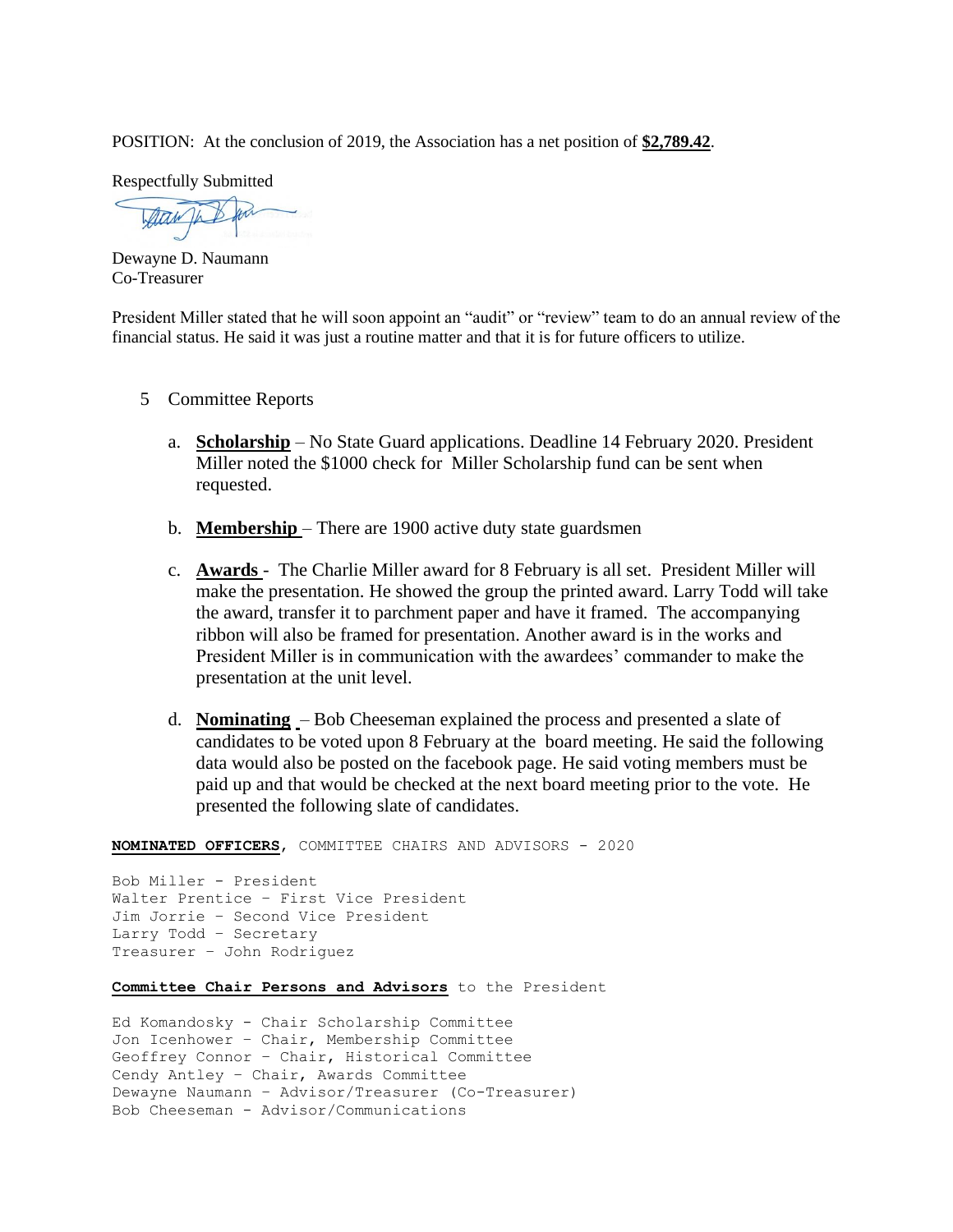```
Ken Vitucci - Advisor/legal
Joe Hicks - Advisor/CPA
Steve Bell – Advisor/Enlisted Affairs
Craig Miller – Advisor/Enlisted Affairs
```
### 7 **Old Business**

- a. **Web site** President Miller said progress is noted.
- b. **Membership Certificate and Card for Members** President Miller noted those items have been prepared and approved by the board previously.
- c. **SOP for Treasurers** President Miller noted that Dewayne Nauman and Joe Rodriquez are in communication.
- d. **Annual Meeting** Feb 8, 2020 Craig Miller Chair gave an update on the meeting and will continue to seek information on a specific meeting place for SGATX board meeting. President Miller advised to be sure and clear with MG Bodisch regarding a time frame for the Award Presentation and to explainthe role SGATX.
- e. **History Committee Chair Appointment** President Miller advised that Jeffery Connor is working on the historical documentation for TXSG and will also serve as historian for SGATX. His thistory credentials were announced and it was noted that he is also an attorney.
- f. **Copyrite or Trademark** for Logo, ribbons and medals It was revealed that each copright application is twenty five dollars and we have six applications necessary. All agreed to do them all at once. Walter Prentice, Dewayne Nauman and Lt. Adams are handling. While no motion was made, all agreed on the plan.

### 8 **New Business**

- a. **Accept Texas State Guard Association Nonprofit donation**. Walter Prentice motioned and Craig Miller seconded to accept the monies from the non-profit association. Membership gave unanimous approval.
- b. **Board Approval** for any Fund Raising Activity. Larry Todd motioned, with Bob Cheeseman's second to the motion, to have all fund raising activities by the State Guard Association of Texas to have approval of the Board of Driectorrs in advance of any activities or solicitation of money either direct on in kind donations. He stated the purpose is to prevent robo type calls to hundreds of phone nmbers to seek donations. The motion passed unanimously. Dewaye Naumann said when fund raising activities occur, it is a matter of courtesy and communication to advise SGTX in order to ensure smooth continuinty of any related projects. All agreed.